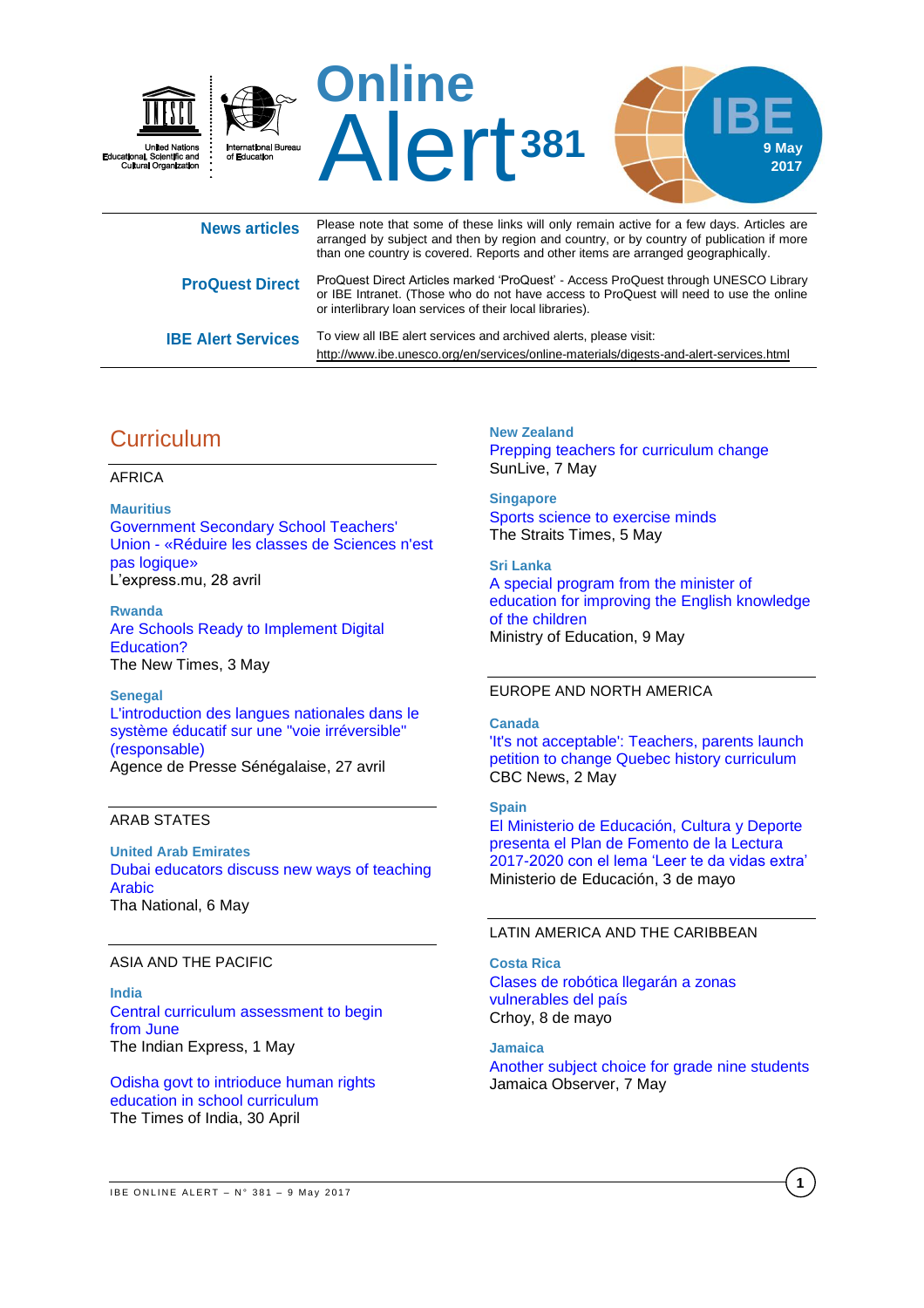# Early Childhood Education

#### ASIA AND THE PACIFIC

**New Zealand** [Too young? Children to start school aged 4](http://www.nzherald.co.nz/education/news/article.cfm?c_id=35&objectid=11851641) NZ Herald, 9 May

**Singapore** [Pre-school education in the arts piloted at My](http://www.straitstimes.com/singapore/education/pre-school-education-in-the-arts-piloted-at-my-first-skool)  [First Skool](http://www.straitstimes.com/singapore/education/pre-school-education-in-the-arts-piloted-at-my-first-skool) The Straits Times, 6 May

# Education Reform

#### AFRICA

**Ghana**  [En route vers la gratuité de l'éducation](http://www.afriquinfos.com/2017/04/30/ghana-en-route-vers-la-gratuite-de-leducation-secondaire.php)  [secondaire](http://www.afriquinfos.com/2017/04/30/ghana-en-route-vers-la-gratuite-de-leducation-secondaire.php) Afriquinfos, 30 avril

[Government Will Ensure ICT-Driven](http://allafrica.com/stories/201704270609.html)  [Educational System -](http://allafrica.com/stories/201704270609.html) Akufo-Addo Pledges Ghana Star, 26 April

#### EUROPE AND NORTH AMERICA

**Georgia** [Cooperation with successful schools for](http://www.mes.gov.ge/content.php?id=7297&lang=eng)  [improvement of quality of teaching](http://www.mes.gov.ge/content.php?id=7297&lang=eng) Ministry of Education, 2 May

#### LATIN AMERICA AND THE CARIBBEAN

**Mexico** [Complementa Modelo Educativo el cambio](http://www.gob.mx/sep/prensa/comunicado-115-complementa-modelo-educativo-el-cambio-integral-planteado-por-la-reforma-educativa-nuno-mayer?idiom=es)  [integral planteado por la Reforma Educativa:](http://www.gob.mx/sep/prensa/comunicado-115-complementa-modelo-educativo-el-cambio-integral-planteado-por-la-reforma-educativa-nuno-mayer?idiom=es)  [Nuño Mayer](http://www.gob.mx/sep/prensa/comunicado-115-complementa-modelo-educativo-el-cambio-integral-planteado-por-la-reforma-educativa-nuno-mayer?idiom=es) Ministerio de Educación, 4 de mayo

# Education System

## AFRICA

**Malawi** [Education Minister Says Govt to Close Down](http://allafrica.com/stories/201705040763.html)  [Substandard Schools in Malawi](http://allafrica.com/stories/201705040763.html) Nyasa Times, 4 May

#### **Tanzania**

[MPs Debate Quality of Education](http://allafrica.com/stories/201705040584.html) The Citizen, 4 May

#### ARAB STATES

**Jordan** [Student literacy, numeracy rates on the rise](http://www.jordantimes.com/news/local/student-literacy-numeracy-rates-rise-—-education-ministry)  [education ministry](http://www.jordantimes.com/news/local/student-literacy-numeracy-rates-rise-—-education-ministry) The Jordan Times, 26 April

**Oman** ['Oman needs to improve the quality of](http://timesofoman.com/article/107862/Oman/Education/Oman-needs-to-improve-the-quality-of-education-or-lose-race-says-director-general-of-IT-for-the-Mini)  [education'](http://timesofoman.com/article/107862/Oman/Education/Oman-needs-to-improve-the-quality-of-education-or-lose-race-says-director-general-of-IT-for-the-Mini) Times of Oman, 26 April

**United Arab Emirates** [Education reforms and jobs needed in Middle](file:///C:/Users/r_creamer/AppData/Local/Microsoft/Windows/Temporary%20Internet%20Files/Content.Outlook/WBRXGH6J/Education%20reforms%20and%20jobs%20needed%20in%20Middle%20East,%20experts%20say)  [East, experts say](file:///C:/Users/r_creamer/AppData/Local/Microsoft/Windows/Temporary%20Internet%20Files/Content.Outlook/WBRXGH6J/Education%20reforms%20and%20jobs%20needed%20in%20Middle%20East,%20experts%20say) The National, 3 May

#### ASIA AND THE PACIFIC

**Afghanistan** [Taliban teachers: how militants are infiltrating](https://www.theguardian.com/world/2017/may/09/taliban-teachers-militants-infiltrating-afghanistan-schools)  [Afghan schools](https://www.theguardian.com/world/2017/may/09/taliban-teachers-militants-infiltrating-afghanistan-schools) The Guardian, 9 May

#### EUROPE AND NORTH AMERICA

**Azerbaijan** [Ministry of Education reports on results of](http://edu.gov.az/en/page/9/13789)  [2016](http://edu.gov.az/en/page/9/13789) Ministry of Education, 1 May

#### LATIN AMERICA AND THE CARIBBEAN

**Argentina** [Mucho por hacer en materia de educación](http://www.lanacion.com.ar/2021409-mucho-por-hacer-en-materia-de-educacion) La Nacion, 7 de mayo

**Jamaica** [26% of schools enter less than 15 students for](http://www.jamaicaobserver.com/news/26-of-schools-enter-less-than-15-students-for-grade-4-tests_97752)  [Grade 4 tests](http://www.jamaicaobserver.com/news/26-of-schools-enter-less-than-15-students-for-grade-4-tests_97752) Jamaica Observer, 4 May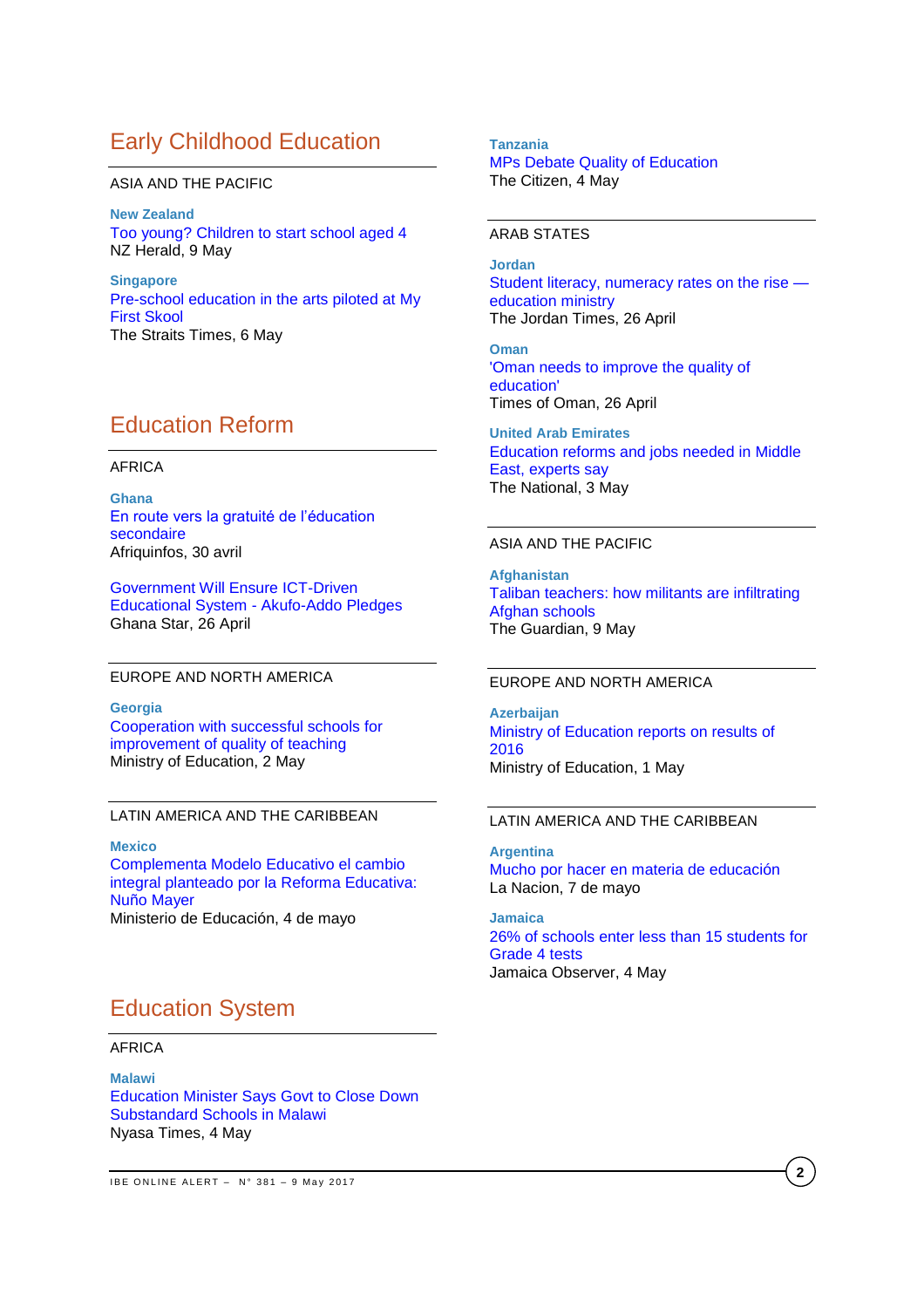# Gender

#### AFRICA

#### **Burkina Faso**

Education des filles - [L'implication des chefs](http://fr.allafrica.com/stories/201705020723.html)  [coutumiers attendue](http://fr.allafrica.com/stories/201705020723.html) Sidwaya Quotidien, 1 mai

#### ARAB STATES

**Iran** [Iranian supreme leader critical of 'Western](http://www.reuters.com/article/us-iran-election-khamenei-idUSKBN1830H4)[influenced' Rouhani education plan](http://www.reuters.com/article/us-iran-election-khamenei-idUSKBN1830H4) Reuters, 7 May

# Inclusive Education

#### AFRICA

**Congo** [ORA pour la scolarisation des enfants](http://fr.allafrica.com/stories/201705020766.html)  [pygmées](http://fr.allafrica.com/stories/201705020766.html) Deutsche Welle, 2 mai

**Rwanda** [Experts Call for More Focus On Special Needs](http://allafrica.com/stories/201705030128.html)  **[Education](http://allafrica.com/stories/201705030128.html)** The New Times, 3 May

**Senegal** [Les enfants en situation de handicap sont](http://fr.allafrica.com/stories/201705040275.html)  ["globalement invisibles et exclus" du système](http://fr.allafrica.com/stories/201705040275.html) Agence de Presse Sénégalaise , 3 mai

## ARAB STATES

## **Oman** [New sign language curriculum for hearing](http://timesofoman.com/article/108286/Oman/Education/New-sign-language-curriculum-for-hearing-impaired-in-Oman-soon)  [impaired in Oman soon](http://timesofoman.com/article/108286/Oman/Education/New-sign-language-curriculum-for-hearing-impaired-in-Oman-soon) Times of Oman, 3 May

#### ASIA AND THE PACIFIC

**Japan** [Cram schools help children with](http://www.japantimes.co.jp/news/2017/05/04/national/cram-schools-help-children-developmental-disabilities-prepare-future/#.WRFh4VLpORY)  [developmental disabilities prepare for future](http://www.japantimes.co.jp/news/2017/05/04/national/cram-schools-help-children-developmental-disabilities-prepare-future/#.WRFh4VLpORY) The Japan Times, 4 May

## EUROPE AND NORTH AMERICA

**France** [Inclusion scolaire : établissements régionaux](http://www.education.gouv.fr/pid285/bulletin_officiel.html?cid_bo=115789)  [d'enseignement adapté \(EREA\)](http://www.education.gouv.fr/pid285/bulletin_officiel.html?cid_bo=115789) Ministère de l'Education Nationale, 24 avril

# Teacher Education

## AFRICA

**Cameroon** [Formation linguistique bilingue -](http://fr.allafrica.com/stories/201704251029.html) Les nouveaux [enseignants en recyclage](http://fr.allafrica.com/stories/201704251029.html) Cameroon Tribune, 25 avril

**Kenya** [Curriculum shift calls for further investment in](https://www.standardmedia.co.ke/article/2001238025/curriculum-shift-calls-for-further-investment-in-quality-of-teaching)  [quality of teaching](https://www.standardmedia.co.ke/article/2001238025/curriculum-shift-calls-for-further-investment-in-quality-of-teaching) Standard Media, 29 April

**Tanzania** [Improve Working Environment for Teachers,](http://allafrica.com/stories/201704280223.html)  [Govt Urged](http://allafrica.com/stories/201704280223.html) Tanzania Daily News, 28 April

**Zimbabwe** [Govt to Recruit 2 300 Teachers](http://allafrica.com/stories/201705050498.html) The Herald, 5 May

#### ARAB STATES

**Algeria** [Éducation nationale : Nouria Benghabrit lance](http://www.elwatan.com/actualite/education-nationale-nouria-benghabrit-lance-une-consultation-sur-l-evaluation-30-04-2017-344278_109.php)  [une consultation sur l'évaluation](http://www.elwatan.com/actualite/education-nationale-nouria-benghabrit-lance-une-consultation-sur-l-evaluation-30-04-2017-344278_109.php) El Watan, 30 avril

## ASIA AND THE PACIFIC

**India** [Mumbai: Training classes to keep teachers](http://indianexpress.com/article/education/mumbai-training-classes-to-keep-teachers-busy-this-summer-4641000/)  [busy this](http://indianexpress.com/article/education/mumbai-training-classes-to-keep-teachers-busy-this-summer-4641000/) summer The Indian Express, 5 May

**Papua New Guinea** [Curriculum writers meet at Boera](http://postcourier.com.pg/curriculum-writers-meet-boera/) Post-Courrier, 9 May

**Philippines** [Guidance program to prevent dysfunctional](http://www.philstar.com/education-and-home/2017/04/27/1694222/guidance-program-prevent-dysfunctional-senior-high-school)  [senior high school students](http://www.philstar.com/education-and-home/2017/04/27/1694222/guidance-program-prevent-dysfunctional-senior-high-school) The Philippine Star, 27 April

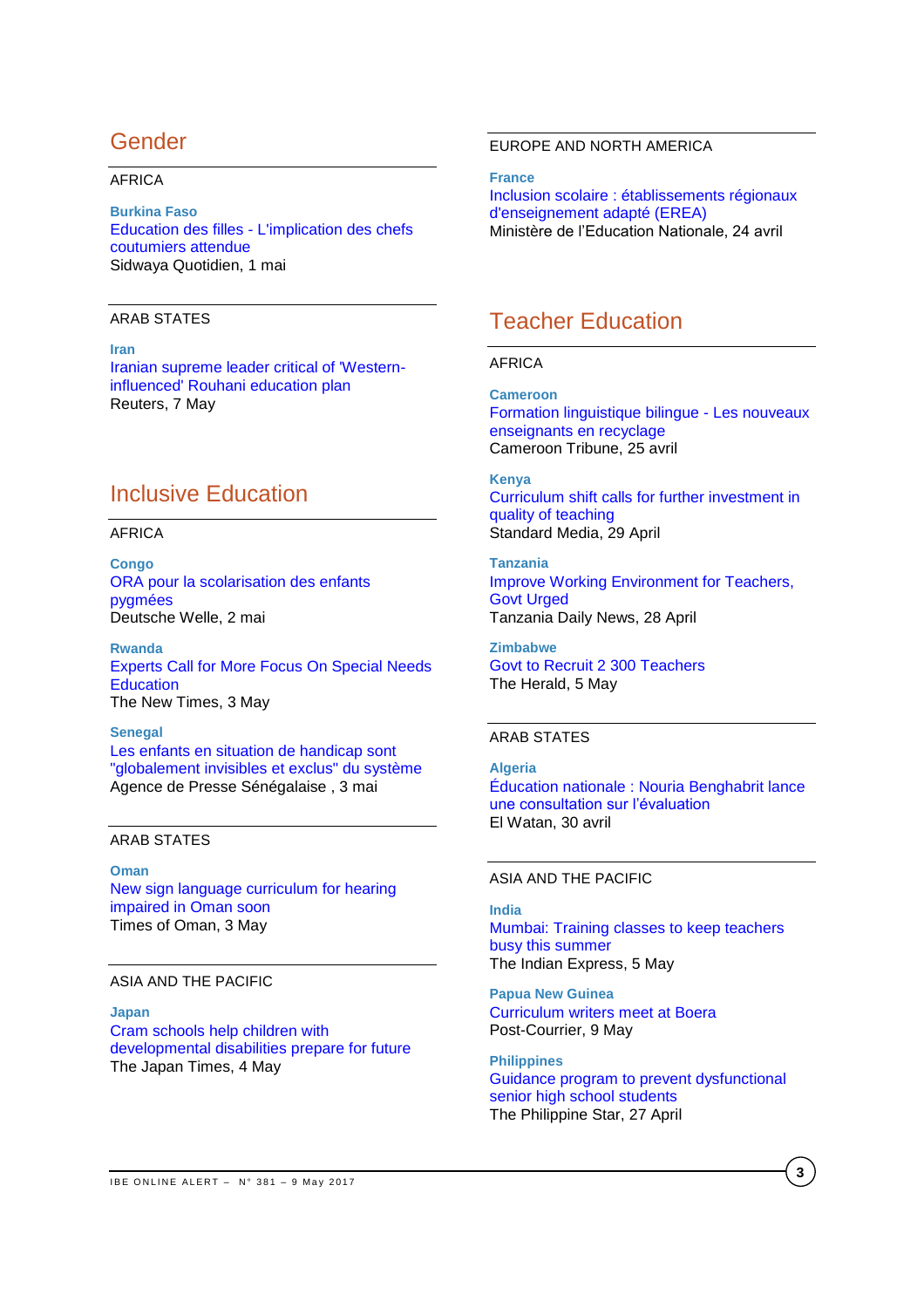## LATIN AMERICA AND THE CARIBBEAN

**Jamaica** [400 More Trained Teachers For Early](http://moey.gov.jm/400-more-trained-teachers-early-childhood-sector)  [Childhood Sector](http://moey.gov.jm/400-more-trained-teachers-early-childhood-sector) Ministry of Education, April 2017

**Peru** [En junio se inicia evaluación de desempeño](http://larepublica.pe/impresa/sociedad/868321-en-junio-se-inicia-evaluacion-de-desempeno-docente)  [docente](http://larepublica.pe/impresa/sociedad/868321-en-junio-se-inicia-evaluacion-de-desempeno-docente) La Républica, 23 de abril

# Reports, publications, etc.

#### AFRICA

**Tanzania** [Are Our Children Learning? Uwezo Tanzania](http://www.twaweza.org/uploads/files/Tanzania%20Report%202017%20Web%20Version.pdf)  [Annual Learning Assessment Report 2017](http://www.twaweza.org/uploads/files/Tanzania%20Report%202017%20Web%20Version.pdf)  Twaweza, April 2017

#### ARAB STATES

**Iraq** [Iraq Education Cluster](https://www.humanitarianresponse.info/system/files/documents/files/education_cluster_situation_report_-_7_may_2017.pdf)  Mosul Humanitarian Response Sitrep, May 2017

## EUROPE AND NORTH AMERICA

**Romania** OECD Reviews of Evaluation and [Assessment](http://www.oecd-ilibrary.org/education/romania-2017_9789264274051-en) in [Education:](http://www.oecd-ilibrary.org/education/romania-2017_9789264274051-en) Romania 2017 Hannah Kitchen and oth., OECD, May 2017

**USA** [National early childhood care and education](https://www.brookings.edu/wp-content/uploads/2017/04/global_20170427_early-childhood-care.pdf)  [quality monitoring systems](https://www.brookings.edu/wp-content/uploads/2017/04/global_20170427_early-childhood-care.pdf) Kate Anderson and oth.,

Center for Universal Education At Brookings, April 2017

#### INTERNATIONAL

**UNESCO** [Education about the Holocaust and preventing](http://unesdoc.unesco.org/images/0024/002480/248071e.pdf)  [genocide: a policy guide](http://unesdoc.unesco.org/images/0024/002480/248071e.pdf) UNESCO, 2017

[Faire face au changement climatique: guide](http://unesdoc.unesco.org/images/0024/002478/247820f.pdf)  [sur l'action climat destiné aux établissements](http://unesdoc.unesco.org/images/0024/002478/247820f.pdf)  [scolaires](http://unesdoc.unesco.org/images/0024/002478/247820f.pdf) UNESCO, 2017

[Let's decide how to measure school violence](http://unesdoc.unesco.org/images/0024/002469/246984e.pdf) Global education monitoring report: policy paper, no.29, UNESCO, 2017 [French](http://unesdoc.unesco.org/images/0024/002469/246984f.pdf) [Spanish](http://unesdoc.unesco.org/images/0024/002469/246984s.pdf)

[La Prévention de l'extrémisme violent par](http://unesdoc.unesco.org/images/0024/002480/248087f.pdf)  [l'éducation: guide à l'intention des décideurs](http://unesdoc.unesco.org/images/0024/002480/248087f.pdf)  [politiques](http://unesdoc.unesco.org/images/0024/002480/248087f.pdf) UNESCO, 2017

## **UNESCO-IBE** [Curriculum in the Education 2030 Agenda:](http://unesdoc.unesco.org/images/0024/002482/248238e.pdf)

[Latin America and the Caribbean](http://unesdoc.unesco.org/images/0024/002482/248238e.pdf) In-Progress Reflection No. 10on Current and Critical Issues in Curriculum, Learning and Assessment, IBE, 2017

## **Miscellaneous**

**Madagascar**  [La fermeture de seize écoles coraniques fait](http://fr.allafrica.com/stories/201704290035.html)  [polémique](http://fr.allafrica.com/stories/201704290035.html) Radio France Internationale, 28 avril

**4**